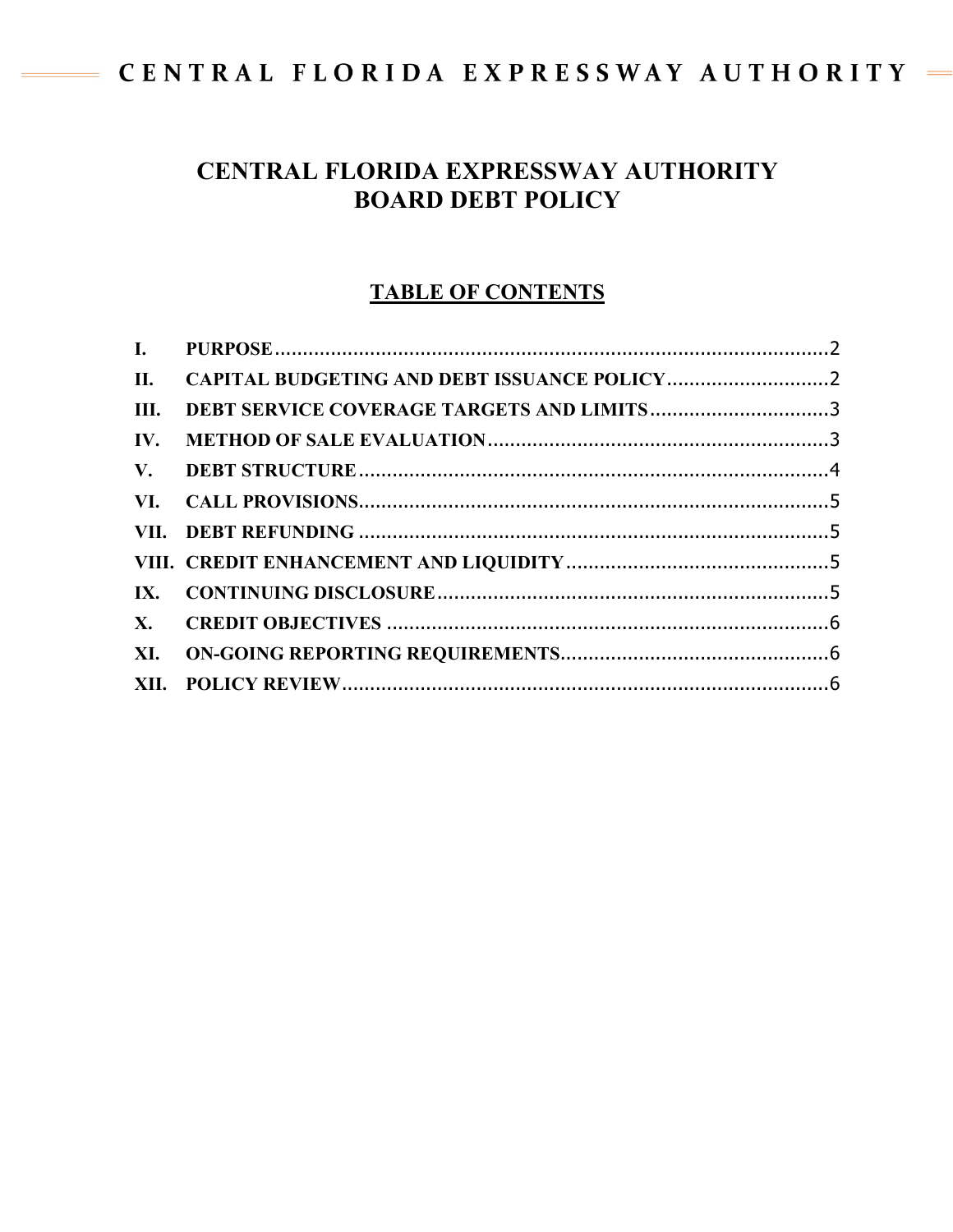#### <span id="page-1-0"></span>**I. PURPOSE**

The purpose of this Central Florida Expressway Authority (CFX) Debt Policy is to establish guidelines and a framework for the issuance and management of CFX's debt. CFX is committed to consistent, best practices financial management, including maintaining the financial strength and flexibility of CFX and the full and timely repayment of all financial obligations. CFX will be open to recommendations or ideas for any proposed transaction as well as variations from the following guidelines provided that such variation shall be fully examined in conjunction with CFX's advisors and justified to the CFX Board.

#### <span id="page-1-1"></span>**II. CAPITAL BUDGETING AND DEBT ISSUANCE POLICY**

- A. CFX has retained the services of a traffic engineer and a general engineering consultant to obtain independent professional advice on the acquisition, construction, operation and management of the system, including assistance on the development of a Five-Year Work Plan and Twenty-Five Year Master Plan. The Five-Year Work Plan is typically reviewed and updated at least annually. The Twenty-Five Year Master Plan is typically updated every five years. CFX has developed and will maintain and update, as appropriate, a comprehensive Capital Planning Model as a tool in developing a financing plan for its Five-Year Work Plan, as well as other additional longer-term capital improvements. The Capital Planning Model incorporates the following elements, in addition to other factors:
	- 1. System revenue projections from CFX's traffic consultant or alternative revenue projection scenarios
	- 2. Projected Operations, Maintenance and Administration Expenses
	- 3. Existing debt service requirements
	- 4. Projected Five-Year Work Plan funding needs together with estimates to complete projects beyond the five year scope
	- 5. Projected timing of the adopted Five-Year Work Plan projects
	- 6. Estimated additional debt service requirements
	- 7. Estimated investment income
- B. Long-term debt will be used to finance essential capital projects and certain equipment where it is cost effective, prudent or otherwise determined to be in the best interest of CFX. Long-term debt, which includes capital lease financings, should not be used to fund CFX's operations. The useful life of the asset or project financed with long-term debt should exceed the payout schedule of any debt issued by CFX to finance such asset.
- C. Medium-term or "put" bonds will be used judiciously and only after careful analysis and discussion of the interest rate and rollover risks involved.
- D. Variable rate debt may be issued in various forms e.g., bonds, commercial paper, bank lines. The amount of unhedged variable rate debt generally should not exceed 25% of all outstanding debt of CFX. As a goal, CFX desires its total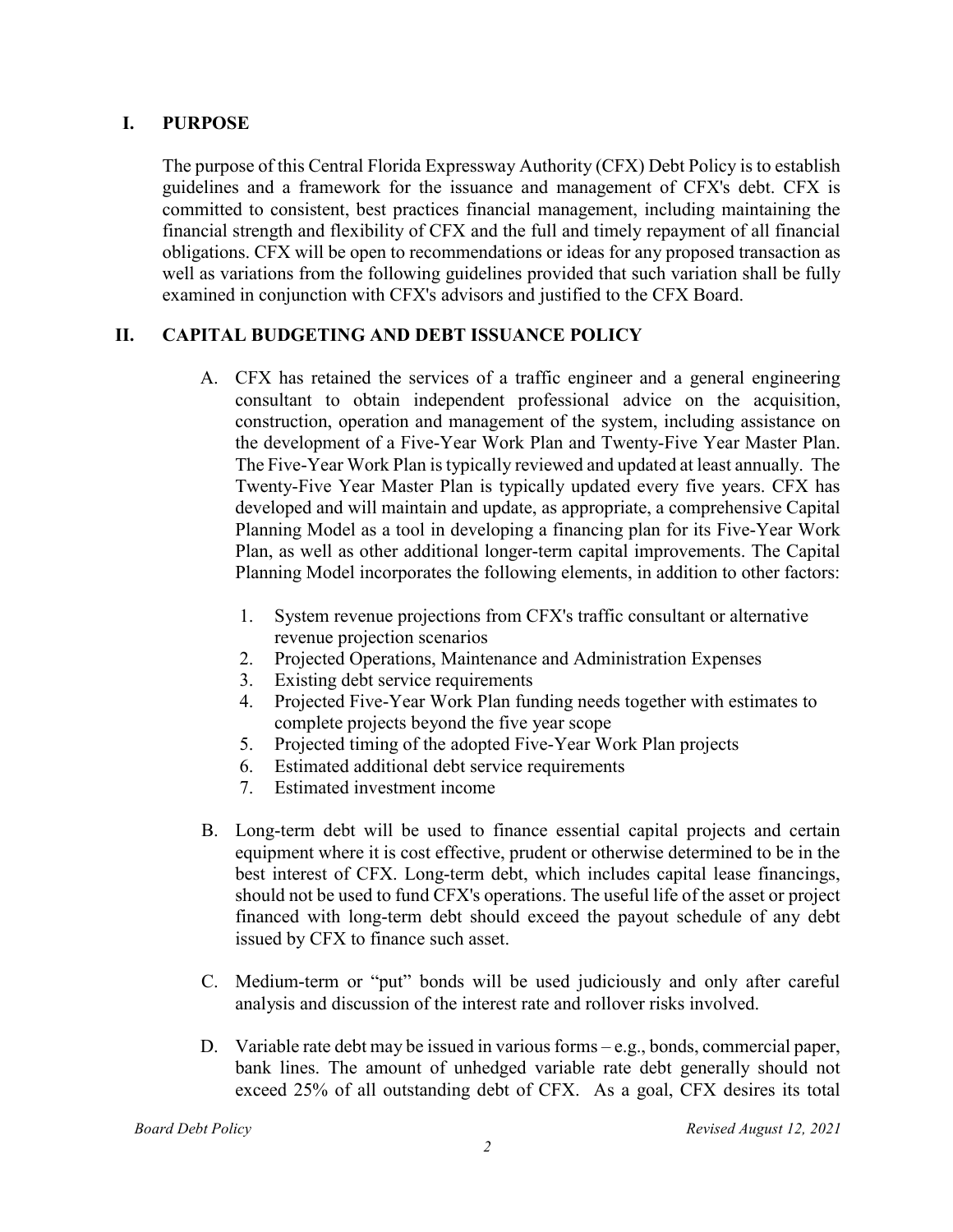hedged and unhedged variable rate debt not to exceed 25% of all outstanding longterm debt of CFX.

#### <span id="page-2-0"></span>**III. DEBT SERVICE COVERAGE TARGETS AND LIMITS**

- A. CFX has retained the services of a traffic engineer and a general engineering For CFX to issue new bonds on a parity basis, per the Master Resolution, CFX will need to demonstrate that pledged revenues, as defined in the Master Resolution, shall be sufficient to cover the existing and new debt service by 1.20x.
- B. CFX shall maintain a minimum senior lien debt service coverage ratio of at least 1.45x on the existing and planned debt issues. For planning purposes, staff shall make every effort to plan for a 1.60x senior lien debt service coverage ratio.

#### <span id="page-2-1"></span>**IV. METHOD OF SALE EVALUATION**

CFX will sell long-term debt on a competitive basis unless, based on the advice of the CFO and Financial Advisor, the transaction is better suited for a negotiated sale or direct placement.

- A. With the goal of obtaining the lowest cost of capital and completing a successful transaction, for each transaction recommended, the CFO, with advice from the Financial Advisor, will undertake an analysis to determine the recommended method of sale, including competitive, negotiated, or direct placement.
- B. The evaluation will take into consideration, among other factors the following considerations as outlined in the Government Finance Officers' Association (GFOA) best practice recommendations:
	- 1. Expected credit rating of bonds being issued
	- 2. Strength of revenue stream
	- 3. Structure of bonds and potential need for extensive explanation to the bond market
	- 4. Use of insurance or other credit enhancement
	- 5. Other factors that staff, in consultation with the financial advisor, believes favor the use of one method over the other
- C. The evaluation will be shared with the Finance Committee and a recommendation as to the method of sale will be presented.
- D. Should CFX select the use of a negotiated sale, the following guidelines will be followed to increase the likelihood of a successful transaction and fully documents negotiated sale process:
	- 1. Underwriters will be selected through a formal RFP process under CFX's Procurement Policies.
	- 2. CFX's Financial Advisor will advise CFX on all aspects of the sale, including but not limited to structuring, disclosure preparation and bond pricing.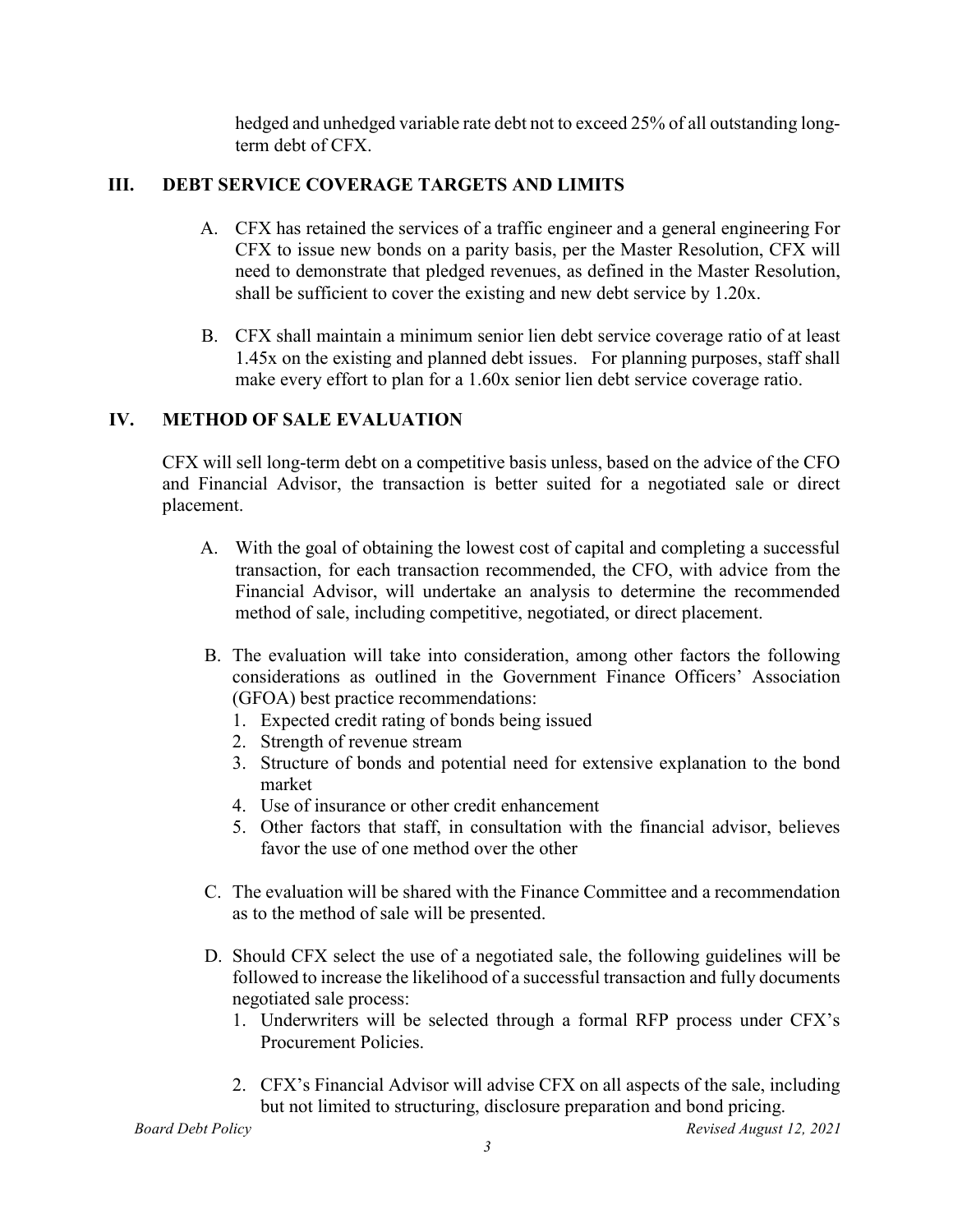- 3. Staff and the Financial Advisor will make a recommendation for lead underwriting firm and all participating co-senior and co-manager firms based on:
	- a. results of most recent RFP selection,
	- b. firm's contribution to development of strategies for transaction,
	- c. demonstrated ability of firm to successfully underwrite similar transaction, and/or
	- d. previous work assigned to firm under current RFP selection.
- 4. The Financial Advisor shall prepare a post-sale summary and analysis that documents the following:
	- a. pricing of the bonds relative to other similar transactions priced at or near the time of CFX' s bond sale,
	- b. final cash flows including the true interest cost of the sale and the date of the verbal award, and
	- c. summary of all orders, allotments and allocation of takedown to the underwriting syndicate to monitor compliance with distribution rules The analysis shall be shared with the Finance Committee.
- E. Should a direct placement be recommended, staff and the Financial Advisor shall undertake a competitive process for selecting the placement party to ensure CFX's objectives are met at the lowest cost of capital. Such process may include a formal RFP or solicitation of pricing indications, as appropriate.

#### <span id="page-3-0"></span>**V. DEBT STRUCTURE**

- A. In general, CFX will seek to structure long-term debt so that it provides for level annual payments of principal and interest over the life of each respective issue (or approximately aggregate level debt service for all outstanding debt issues), after a period of interest only payments and the use of capitalized interest, as appropriate, for the respective issue in order to effectively interface with other existing debt of CFX and within the context of the Five-Year Work Plan and other considerations within this Debt Management Policy. CFX may utilize various debt structures to accomplish its financing goals, including but not limited, to the use of premium bonds, discount bonds, capital appreciation bonds, convertible capital appreciation bonds, variable rate and multimodal bonds and capitalized interest, when appropriate in order to achieve the goals provided in this Debt Management Policy.
- B. CFX will consider interest rate swap transactions only as they relate to its debt management program and not as an investment instrument. No swap transaction should impair the outstanding uninsured bond rating of CFX. Additionally, no interest rate swap transactions will be considered if it causes CFX to exceed the targets in its Interest Rate Risk Management Policy. (For additional details, see CFX's Interest Rate Risk Management Policy.)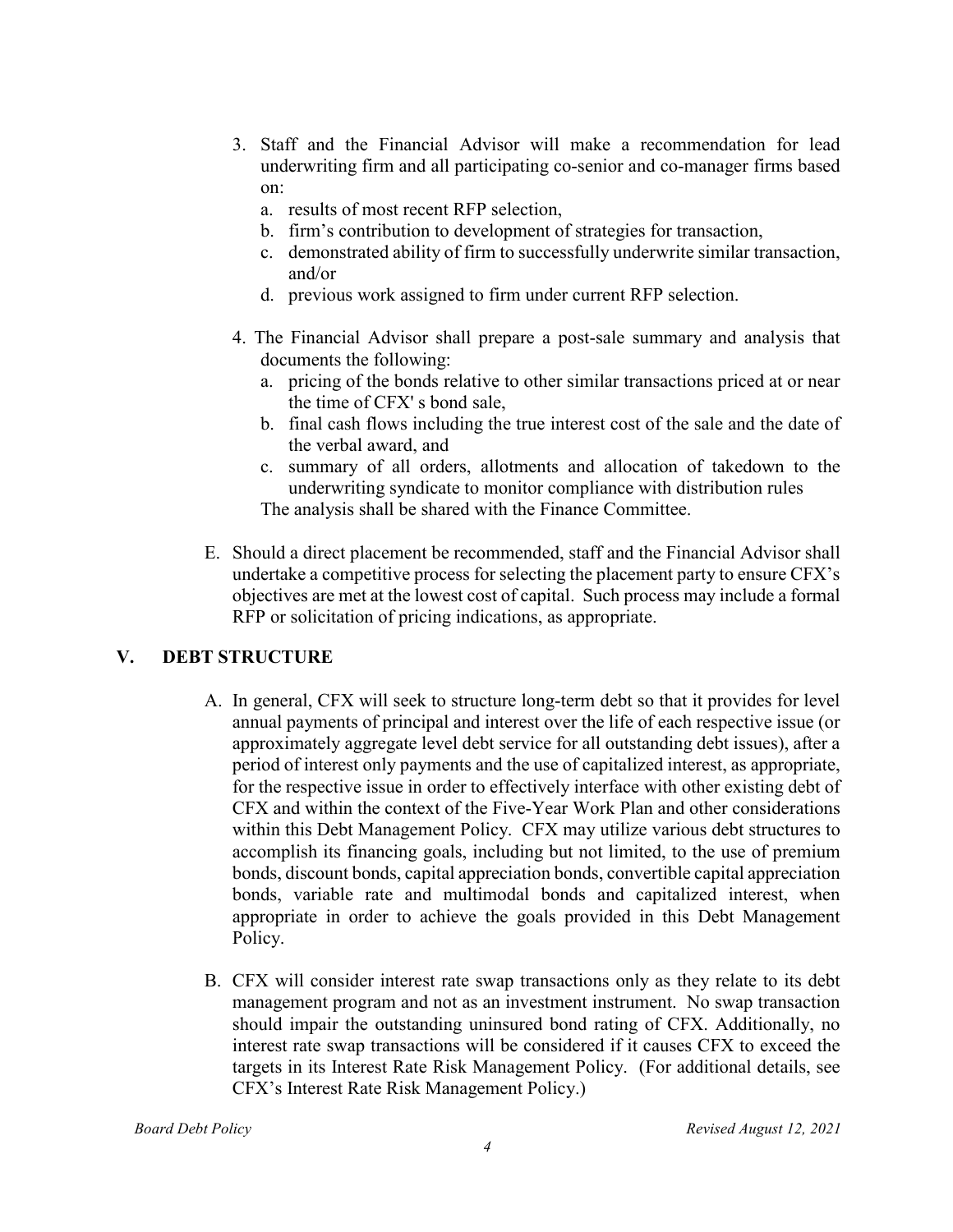#### <span id="page-4-0"></span>**VI. CALL PROVISIONS**

- A. Call provisions for CFX bond issues shall be made as short as possible consistent with the lowest interest cost to CFX, taking into consideration the option value of such call provisions.
- B. When practical, all CFX bonds shall be callable only at par.

#### <span id="page-4-1"></span>**VII. DEBT REFUNDING**

CFX staff and the financial advisor shall monitor the municipal bond market for opportunities to obtain interest savings by refunding or refinancing outstanding debt. As a general rule, the present value savings of a particular refunding should equal or exceed 3% of the refunded maturities. For an advance refunding a higher minimum savings threshold should be required, depending on how soon the bonds may be called. However, in order to meet certain restructuring or risk management goals, CFX may elect to lower the present value savings threshold for any individual transaction.

#### <span id="page-4-2"></span>**VIII. CREDIT ENHANCEMENT AND LIQUIDITY**

Bond insurance, surety policies, letters of credit, liquidity facilities and other credit enhancements will be used when it provides economic savings or risk management opportunities for CFX. Letters of credit, liquidity facilities or other credit facilities may expose CFX to bank provider risk. In those instances, bank providers should possess minimum long term credit ratings of "A2/A/A" and minimum short term ratings of "P-1/A-1/F1" from Moody's Investors Services, Standard and Poor's Corporation and Fitch Ratings, respectively.

#### <span id="page-4-3"></span>**IX. CONTINUING DISCLOSURE**

CFX is committed to providing continuing disclosure of financial and pertinent credit information relevant to CFX's outstanding securities and has and will continue to comply with those provisions of Securities and Exchange Commission (SEC) Rule 15c2-12 concerning primary and secondary market disclosure. CFX has engaged the services of Digital Assurance Certification L.L.C. ("DAC") to serve as Disclosure Dissemination Agent.

Additionally, CFX will maintain financial information on its website to provide timely information to the market and public. Such information will include, but not be limited to, comprehensive annual financial reports, monthly cash flow reports, reports on revenue and expenses, transactional information, current official traffic and revenue forecasts and current year budgets. It will be noted that monthly financial information will not be audited and will not be reported on a full accrual basis but is available to provide timely information to interested parties.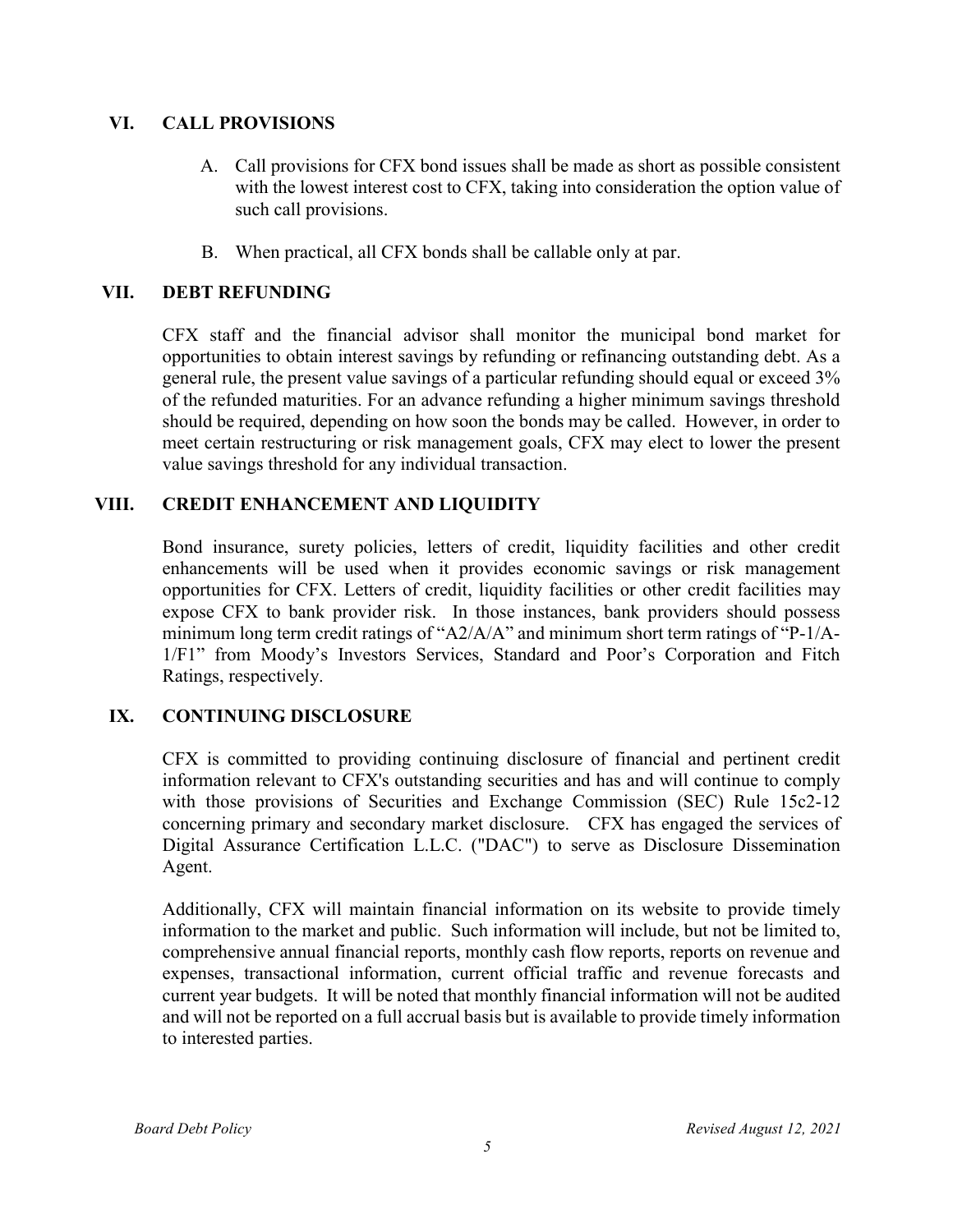#### <span id="page-5-0"></span>**X. CREDIT OBJECTIVES**

- A. It is CFX's intent to maintain and improve the credit ratings on its outstanding and proposed bond issues. CFX will maintain long-term debt ratings from at least two of the three major bond rating agencies – Moody's Investors Service, Standard and Poor's Corporation, and Fitch Ratings. CFX may discontinue the use of ratings from any agency which currently rates the debt of CFX if, based on advice from CFX's Financial Advisor and underwriting team, the discontinuance of such rating will not adversely affect the rates that can be achieved in selling CFX's debt without such rating.
- B. CFX's CFO will maintain frequent communications with the credit rating agencies that currently assign ratings to CFX's various debt obligations, bank credit providers/lenders, and bond insurers that currently enhance any of CFX's various debt obligations. This effort shall include providing periodic updates on CFX's general financial condition along with coordinating meetings and presentations, as necessary, in conjunction with a new debt issuance.
- C. CFX's CFO will develop, in conjunction with the Financial Advisor and Disclosure Counsel, an investor relations program that will be designed to keep present and future investors in CFX's debt fully informed on current developments related to CFX and its long-term debt.

#### <span id="page-5-1"></span>**XI. ON-GOING REPORTING REQUIREMENTS**

At least twice each year, the Board shall receive a report on the status its debt. The report shall, at a minimum, include:

- Amount and percentage of total debt by categories:
	- o natural fixed
	- o synthetic fixed
	- o natural variable
	- o synthetic variable
- Current mark-to-market value of all interest rate exchange agreements
- Historical rate performance for all variable rate bonds
- Any changes in ratings for credit enhancers and swap counterparty

CFX's CFO, with the assistance of the financial advisor, shall be responsible for analyzing any unsolicited proposals received relative to debt issues, responding to the proposal as appropriate, and recommending to the Finance Committee any action to be taken in a timely manner.

#### <span id="page-5-2"></span>**XII. POLICY REVIEW**

The Chief Financial Officer, Executive Director and the Finance Committee shall review the policy every two years and shall submit any proposed modifications to the Board for